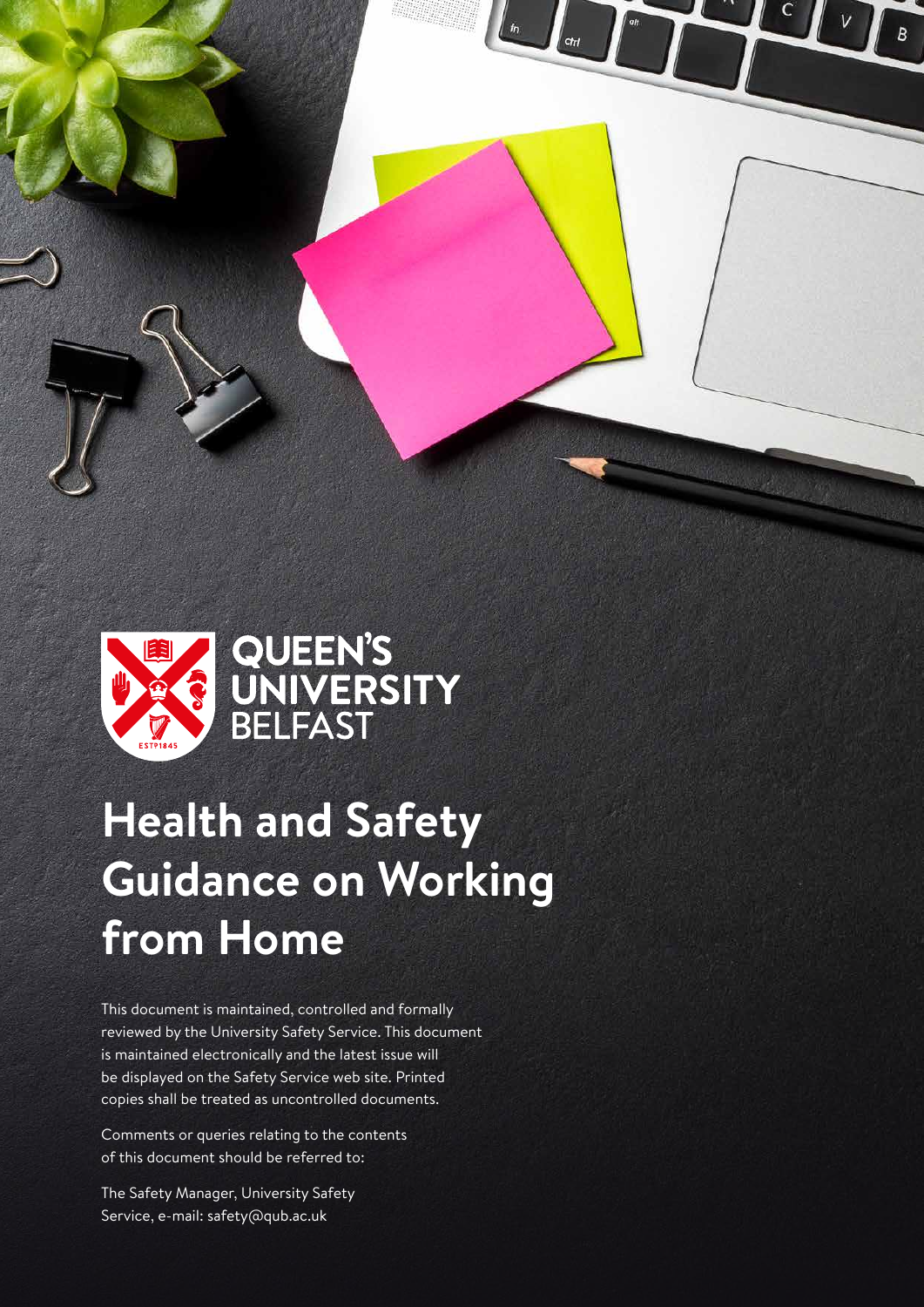

#### **Introduction**

During the COVID-19 pandemic more of us will be working at home. This document provides some practical advice to enable you to achieve the best possible workstation set-up and look after your musculoskeletal health. Additionally this guidance is also intended to enable those who are working from home for short periods of time or for extended periods of time, assess any relevant hazards at home and put in place sensible management controls. There are also some helpful links to information on working at home and tips on maintaining a healthy work/life balance together with tips on how to manage staying indoors and help with wellbeing.

While the University has a duty to take reasonable care of staff's health and safety, staff are expected to take primary responsibility for ensuring safe working conditions in their home.



#### **I will be working from a home office**

Setting up your workstation correctly at home is equally as important as when you are in the office, and the same principles apply. If you have a home office with a desk, chair and personal computer please try and follow the DSE checklist as far as you possibly can and try and achieve the ideal sitting position (see image below). If you can't achieve this you could try implementing some of the measures suggested in the rest of this document, where relevant.

#### **I will be working from a kitchen/ dining table with a laptop/tablet**

#### **Location**

Use a table and chair rather than your sofa or bed. Check your electrical equipment is still safe to use. Do not overload sockets or daisy chain extension leads. Take care to avoid cables running across the floor which may present a trip hazard to you or other family members. Use adhesive tape to temporarily fasten the cables to the floor if this cannot be avoided. Try to maintain the area as you would at work and designate this as your home office area.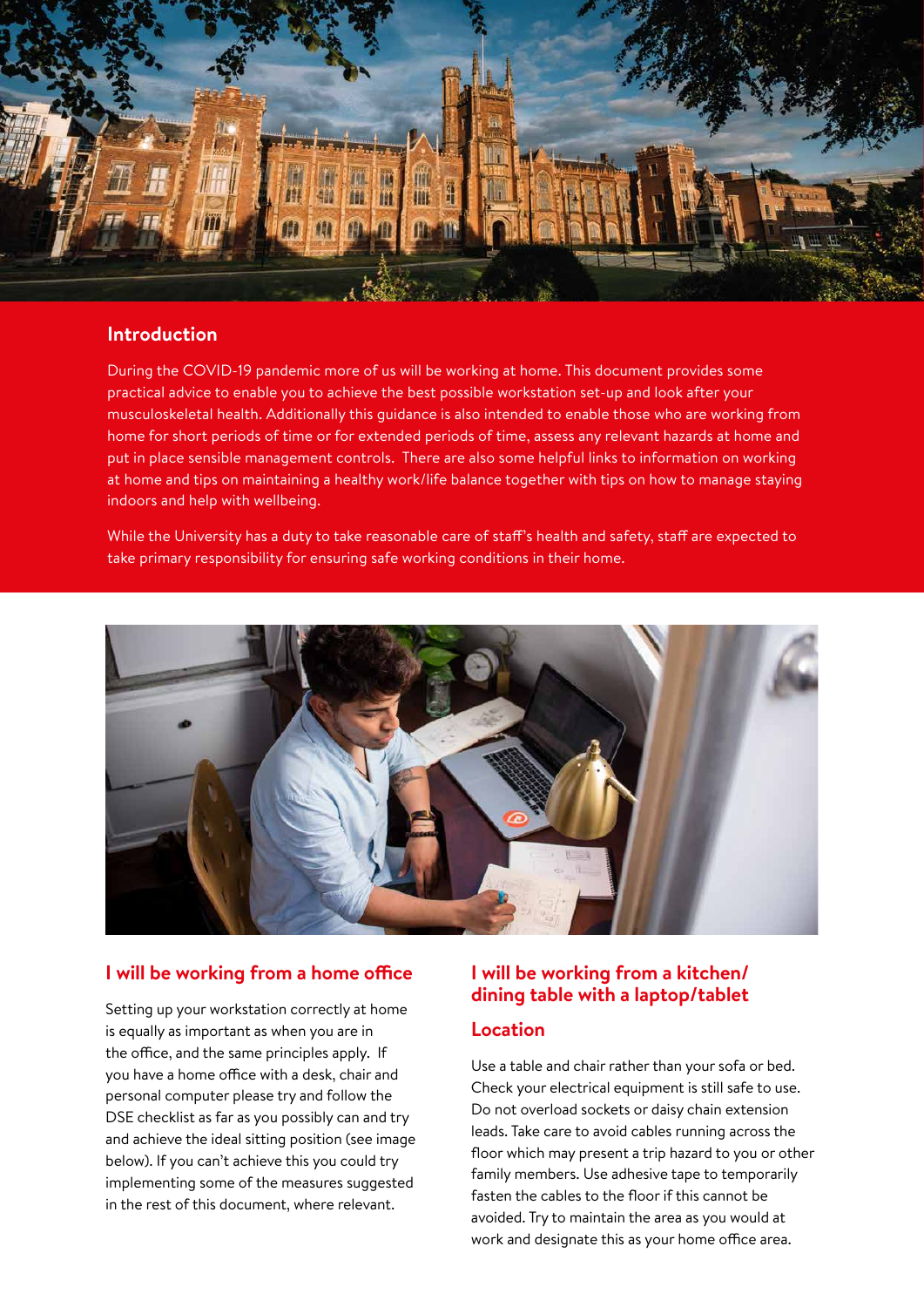

## **Sitting position**

Have a look at the ideal sitting position image above. Try and mimic this as far as you can.

## **Chair**

Try and keep your knees below your hips and an open 100 degree hip angle (see image above). As it is unlikely that you will have an adjustable chair you can try to get into an ideal sitting position using a cushion or pillow (folded in half) to sit on and a rolled up towel against your lower back for lumbar support. These measures will help to take the strain and load off your spine but only use them if they feel comfortable. If you are unsure, contact a Safety Officer (see 'Additional Help and Support' below). Make sure that your feet are planted on the floor. If you can't do this use a biscuit tin, Tupperware container or similar as a footrest. If you have a footrest at work and can take it home please do so.

## **Screen Glare**

If you can, try not to put your laptop/tablet directly underneath a bright artificial light. Try and use natural light as much as possible. Where possible, position yourself sideways to a window rather than having the window directly in front or behind you.

## **Screen height**

If you have a laptop or tablet stand, use this to raise your screen. If you do not have one of these, raise your laptop/tablet up using books, biscuit tins etc. as best you can. You may not achieve the ideal position but aim to raise your laptop/tablet by a minimum of 15 cm. Your eyes should be level with the top third of your screen when you are looking straight ahead. Even a small height adjustment should help. The goal is to avoid dropping your head as much as possible to try and avoid neck and shoulder strain.

## **Mouse and Keyboard**

If you are raising your laptop/tablet use an external keyboard and mouse so that you are not working with your arms too high. See if you can take your keyboard and mouse home with you, particularly if you already have ergonomic ones. Make sure that you have enough USB ports to connect these. Your elbows should be at a 90 degree angle, tucked closely to your body, and your wrists should be in a neutral position. This posture helps keep you from rounding your shoulders and pulling your neck muscles.

If you can't attach an external mouse and keyboard, leave your laptop in place on the table rather than raising it up but you must take more breaks. Try and move every 15 minutes (more on taking breaks and exercises below).